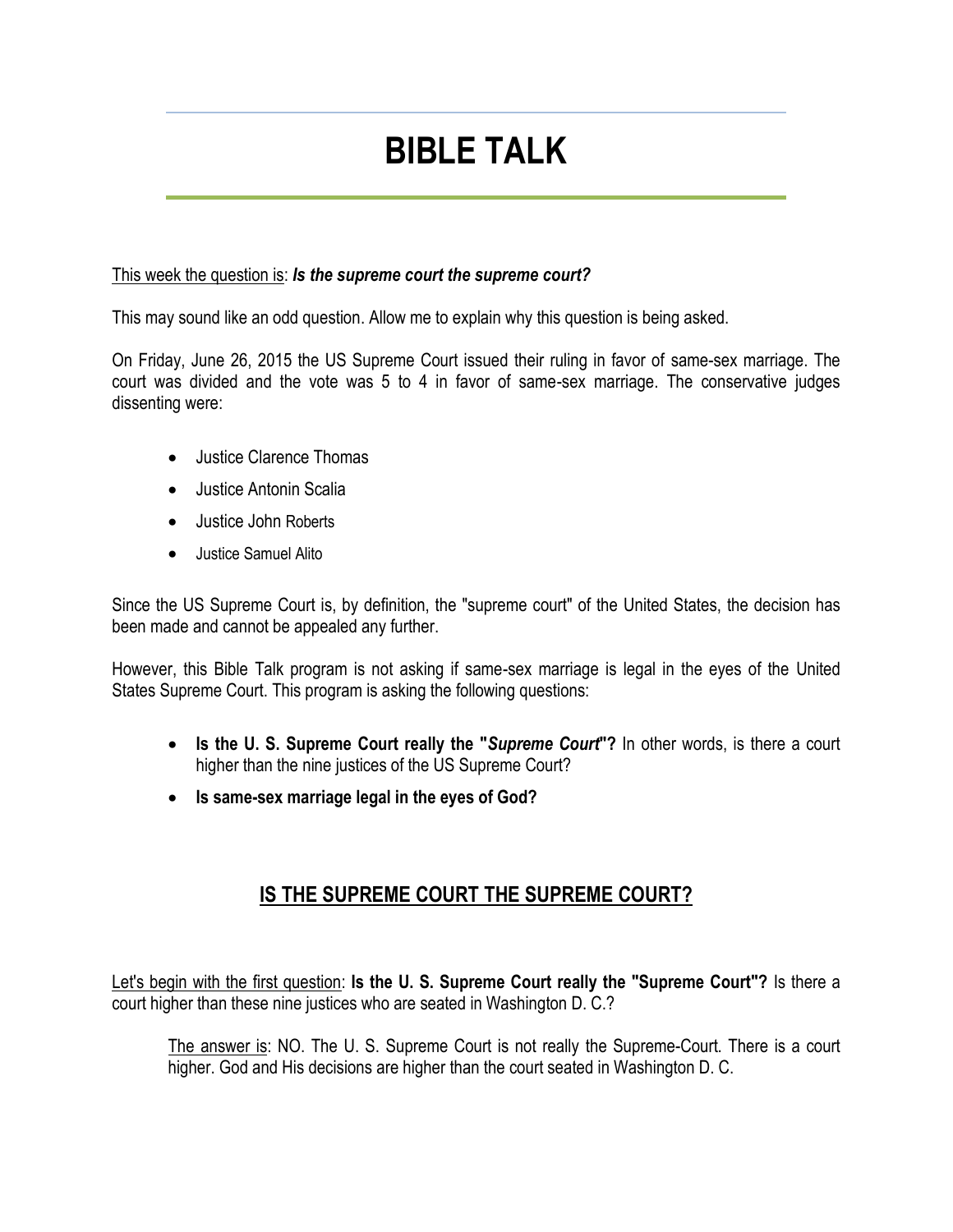I will now present my case for making this statement. On November 20, 1946 the Nuremberg trials began in Nuremberg, Germany. The World Book Encyclopedia records the following:

[The] Nuremberg Trials were a series of 13 trials held in Nuremberg, Germany, from 1945 to 1949. In these trials, leaders of Nazi Germany were accused of crimes against international law. ... Nearly all were charged with murder, enslavement, looting, and other atrocities against soldiers and civilians of occupied countries. Some were also charged with responsibility for the persecution of Jews and other racial and national groups.

*World Book Encyclopedia*, 14:455).

How did the German Nazis war-lords defend themselves? They argued that in their country it was not considered wrong to imprison and murder Jews, blacks and Gypsies. Furthermore, they argued it was not fair to condemn them and judge them for doing what was considered ethical and legal in their country.

Robert Jackson, an Associate Justice of the U. S. Supreme Court, who was the prosecutor, in his closing address during the Nuremberg trials, had this to say:

"These men should be tried on this basis, on a higher law, a higher law which rises above the provincial and the transient."

*The Warren-Flew Debate*, p. 17.

Do you understand what this means? Let me translate this for those who may not know. The Nazi war-lords were not allowed to say that their "Supreme Court" allowed them to murder Jews, Blacks, and Gypsies, because there is "*a higher law, a higher law which rises above the territory of Germany and extends beyond the present time*." My friend, I ask you what this "higher law" might be? I'm suggesting to you that the higher law is God Himself.

- First: When the Supreme Court of the United States begins to make laws, they have overstepped their authority simply because the Supreme Court was never given the right to make laws in the first place. Legislative powers lie with Congress, not the Supreme Court.
- Second: Even if the Supreme Court of the United States had the power to make laws, they do not have the authority to overstep divine, moral law.

Ultimately, all authority in heaven and on earth belongs to God the Father.

## Matthew 28:18

<sup>18</sup> Jesus came and spoke to them, saying, "All authority has been given to Me in heaven and on earth.

We are asking the question: **Is the United States Supreme Court actually the Supreme Court?** The answer is: No. The U. S. Supreme Court will one day answer to the true Supreme Court – the Lord Jesus Christ.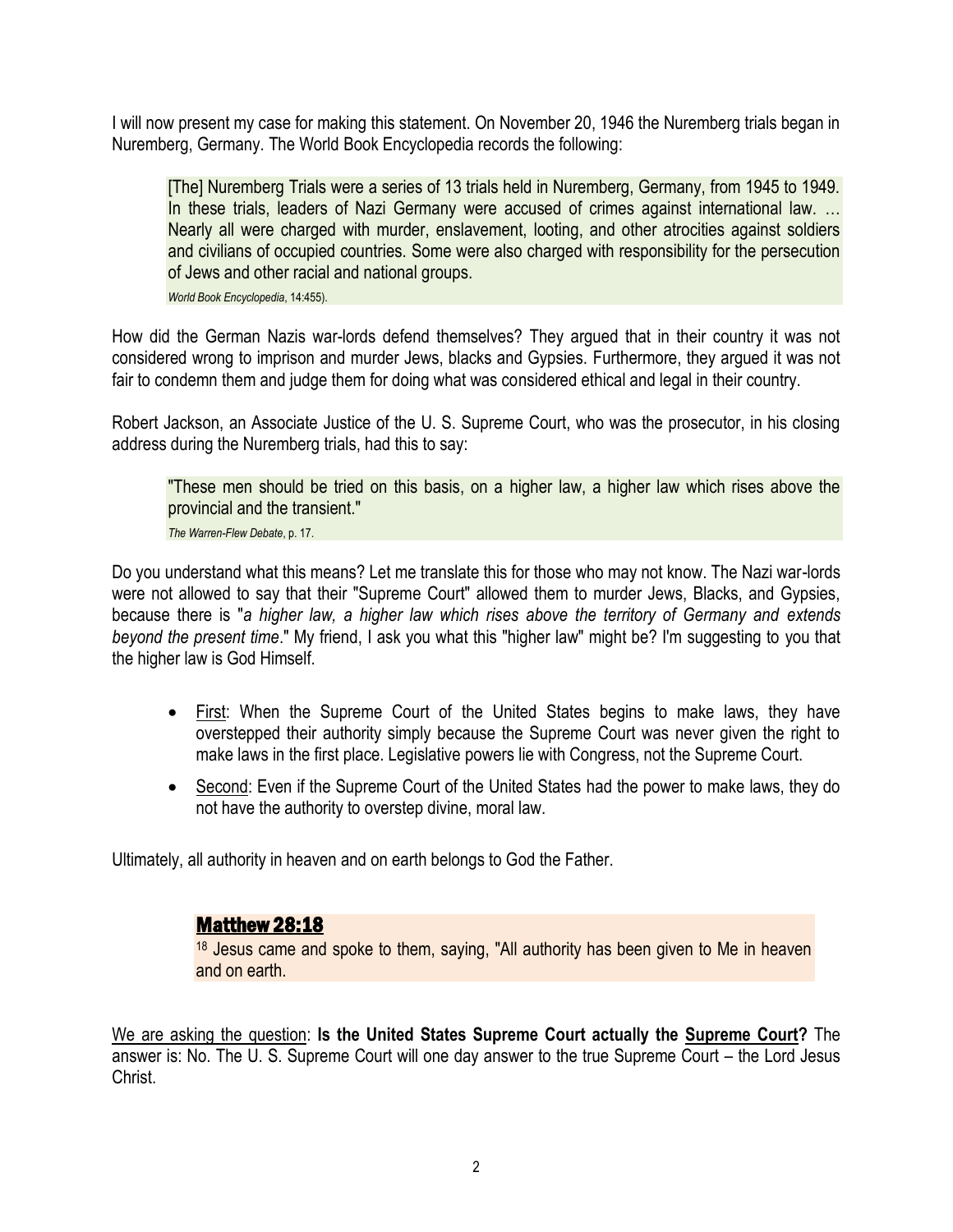#### John 5:22

<sup>22</sup> For **the Father** judges no one, but **has committed all judgment to the Son**,

## Matthew 25:31-32

<sup>31</sup> "When the Son of Man comes in His glory, and all the holy angels with Him, then He will sit on the throne of His glory.

<sup>32</sup> All the nations will be gathered before Him, and He will separate them one from another, as a shepherd divides his sheep from the goats.

# **IS SAME-SEX MARRIAGE LEGAL?**

Now we will examine the question of whether same-sex marriage is legal.

Since the Lord Jesus is the Supreme King, this means He and He alone has all executive, legislative, and all judicial authority. He alone has the ultimate right to make laws, execute the enforcement of those laws, and judge offenders of those laws.

The apostles are the ambassadors of Jesus (2 Cor 5:20). An ambassador is an official representative of the King Himself. Therefore, for same-sex marriage to be legal anywhere on earth, it must be authorized by either Jesus personally or by one of His ambassadors. What did Jesus Himself say about marriage?

## Matthew 19:4-5

<sup>4</sup> And He answered and said to them, "Have you not read that He who made them at the beginning 'made them **male and female**,'

<sup>5</sup> and said, 'For this reason a man shall leave his father and mother and be joined to his wife, and **the two shall become one flesh**'?

The Lord said marriage was between a male and female and these alone "*become one flesh*" – that is, these alone become married and these alone may have sex with one another.

What did the Lord's ambassadors say?

## 1 Corinthians 7:1-2

<sup>1</sup> Now concerning the things of which you wrote to me:

It is good for a man not to touch a woman.

<sup>2</sup> Nevertheless, because of sexual immorality, **let each man have his own wife, and let each woman have her own husband**.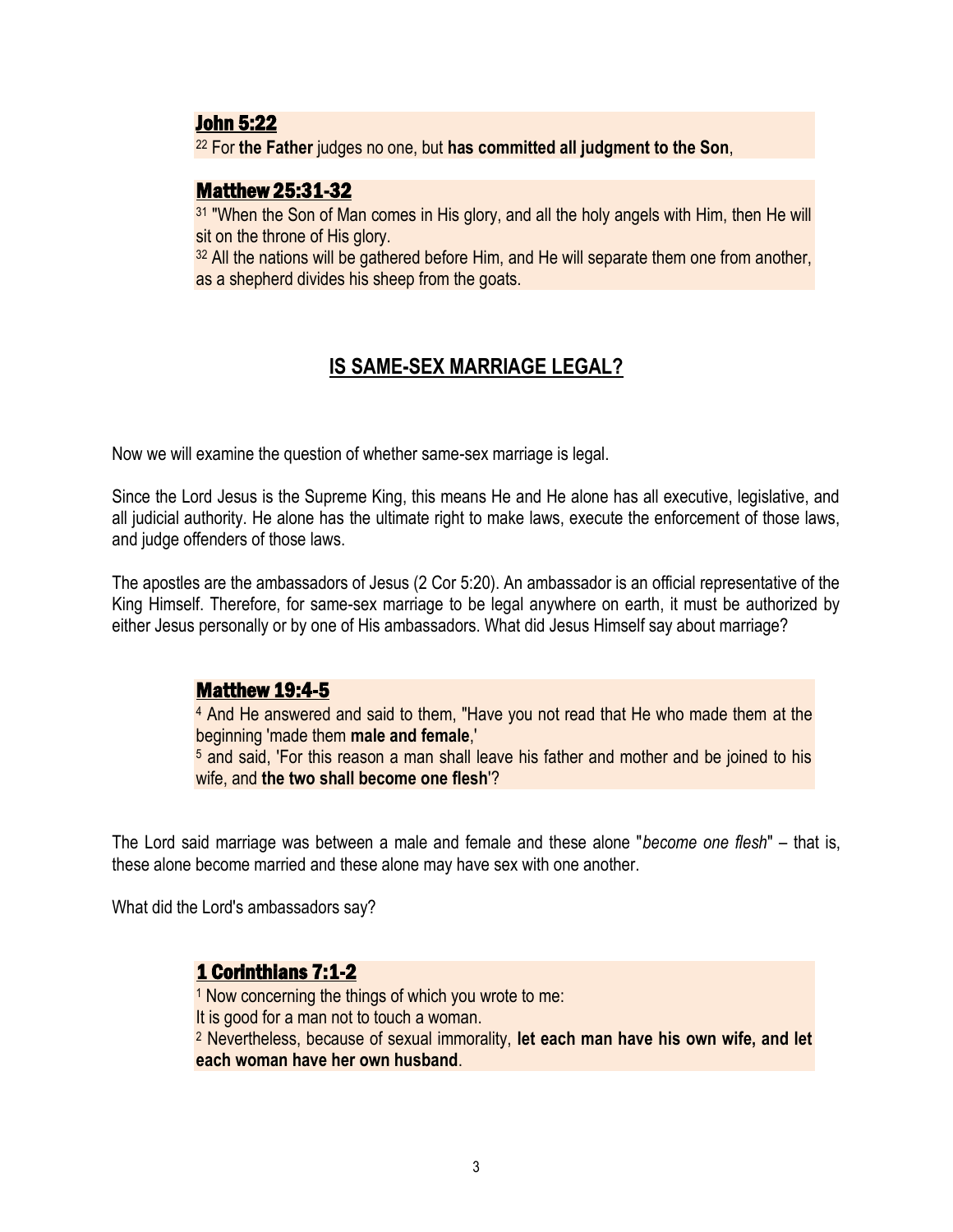The ambassadors of the King confirm what the King Himself legislated: **Marriage is legal only between a male and female**.

So our first question was: **Is the United States Supreme Court actually the Supreme Court?** The answer is: No. The U. S. Supreme Court will one day answer to the true Supreme Court – the Lord Jesus Christ.

The second question was: **Is same-sex marriage legal in the eyes of God?** The answer is: No. God ordained that marriage is between people of the opposite sex.

# **CONCLUSION**

For those who regard the U. S. Supreme Court to be the supreme judges of their lives, they now have occasion to rejoice for the majority of their fellow men have now given them their approval.

The problem is: Those men and women who passed this new law are mortals. They themselves will soon die and they, like all others will stand before the true Supreme Judge and give an account for what they have done.

For those who regard the Lord Jesus as the Supreme authority in heaven and earth, the rule has not changed. Marriage in the beginning was ordained only between a male and a female.

In closing, I read for your consideration the following passage:

## Ecclesiastes 11:9

<sup>9</sup> Rejoice, O young man, in your youth, And let your heart cheer you in the days of your youth; Walk in the ways of your heart, And in the sight of your eyes; **But know that for all these God will bring you into judgment.**